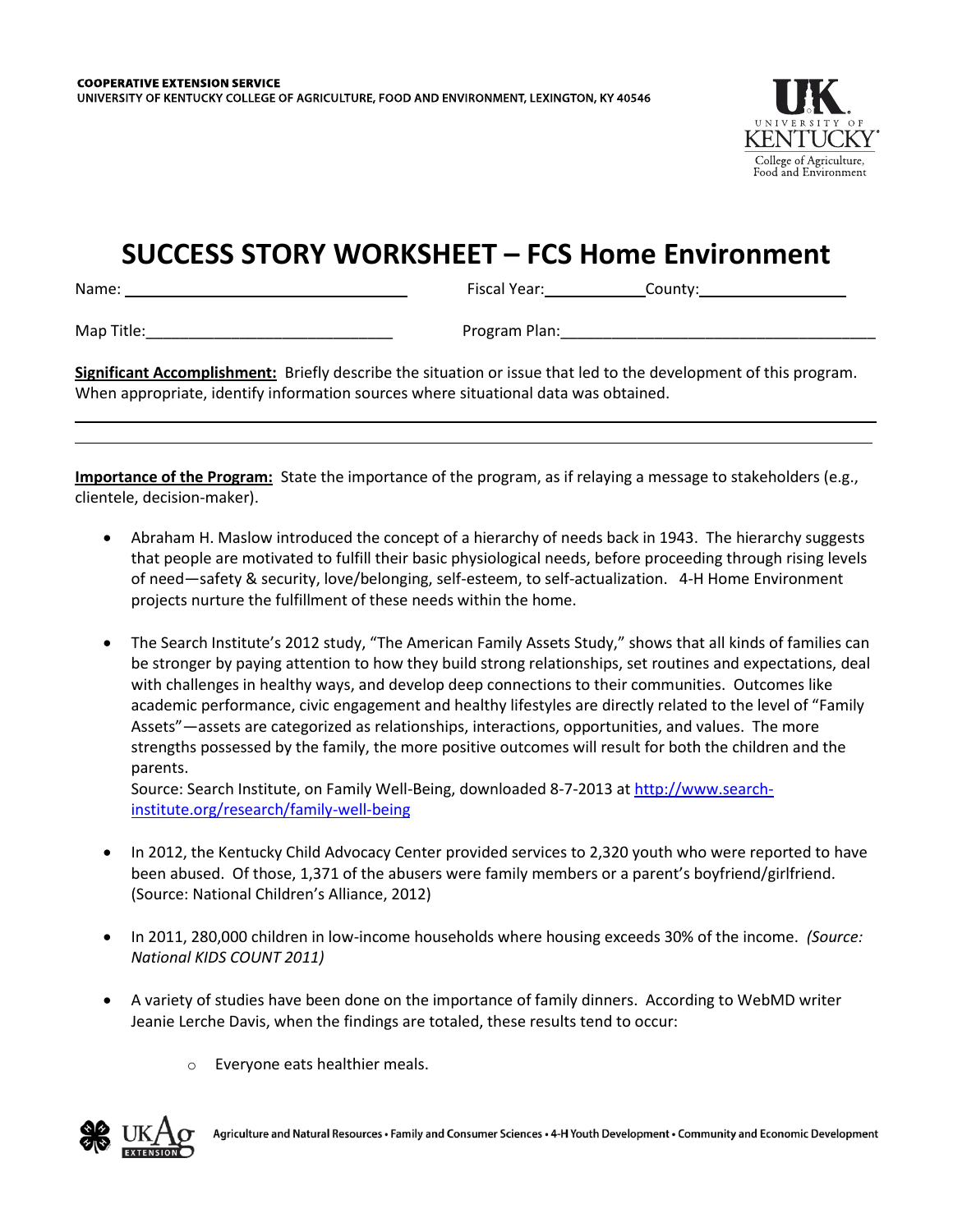- o Kids are less likely to become overweight or obese.
- o Kids are more likely to stay away from cigarettes.
- o Kids are less likely to drink alcohol.
- o Kids won't likely try marijuana.
- o Kids are less likely to use illicit drugs.
- o Friends won't likely abuse prescription drugs.
- o School grades will be better.
- o Parents and kids will talk more.
- o Parents will be more likely to hear about a serious problem.
- o Kids will feel like parents are proud of them.
- o There will be less stress and tension at home.
- Almost half (48 percent) of all families with children between the ages of 2 and 17 have all four of the media staples among families with children: a television, a VCR, video game equipment, and a computer. The average household with children aged 2 to 17 has 2.8 television sets. (Source: Woodard, E. H., and Gridina, N. (2000). Media in the Home 2000: The fifth annual survey of parents and children. University of Pennsylvania. The Annenberg Public Policy Center. Retrieved July 17, 2005, from ttp://www.annenbergpublicpolicycenter.org.)
- Children in families with heavy television viewing parents (i.e., more than 2 hours per day) spend more time each day watching television and videotapes, playing video games, and surfing the Internet. According to parents, children spend nearly 2 ½ hours viewing television. Children from low-income households spend 54 minutes more watching television, 30 minutes more watching videotapes, and 27 minutes more playing video games than children from high-income households. Low-income families are less likely to own computers and have Internet access.

(Source: Woodard, E. H., and Gridina, N. (2000). Media in the Home 2000: The fifth annual survey of parents and children. University of Pennsylvania. The Annenberg Public Policy Center. Retrieved July 17, 2005, from ttp://www.annenbergpublicpolicycenter.org.)

**Inputs-Role of Extension:** State the role of Extension (e.g., presenter, educator, sponsor, collaboration, facilitator, advisor).

**Outputs-educational methods, activities and audience (What was done?):** What are the educational methods, activities, resources used, number of persons and characteristics of the audience?

- Method, activity and/or resources used: \_\_\_
- Number attending:

Target Audience (i.e., characteristics):

**Evaluation Methods:** How did you gather information to determine if anything happened (Pre-test, post-test, survey, focus group, testimonial, etc.)?

**Outcomes/Impact (So What?)** Determine the HIGHEST level of impact (initial, intermediate, or long-term outcome) the program had on individuals, families, groups and/or society.